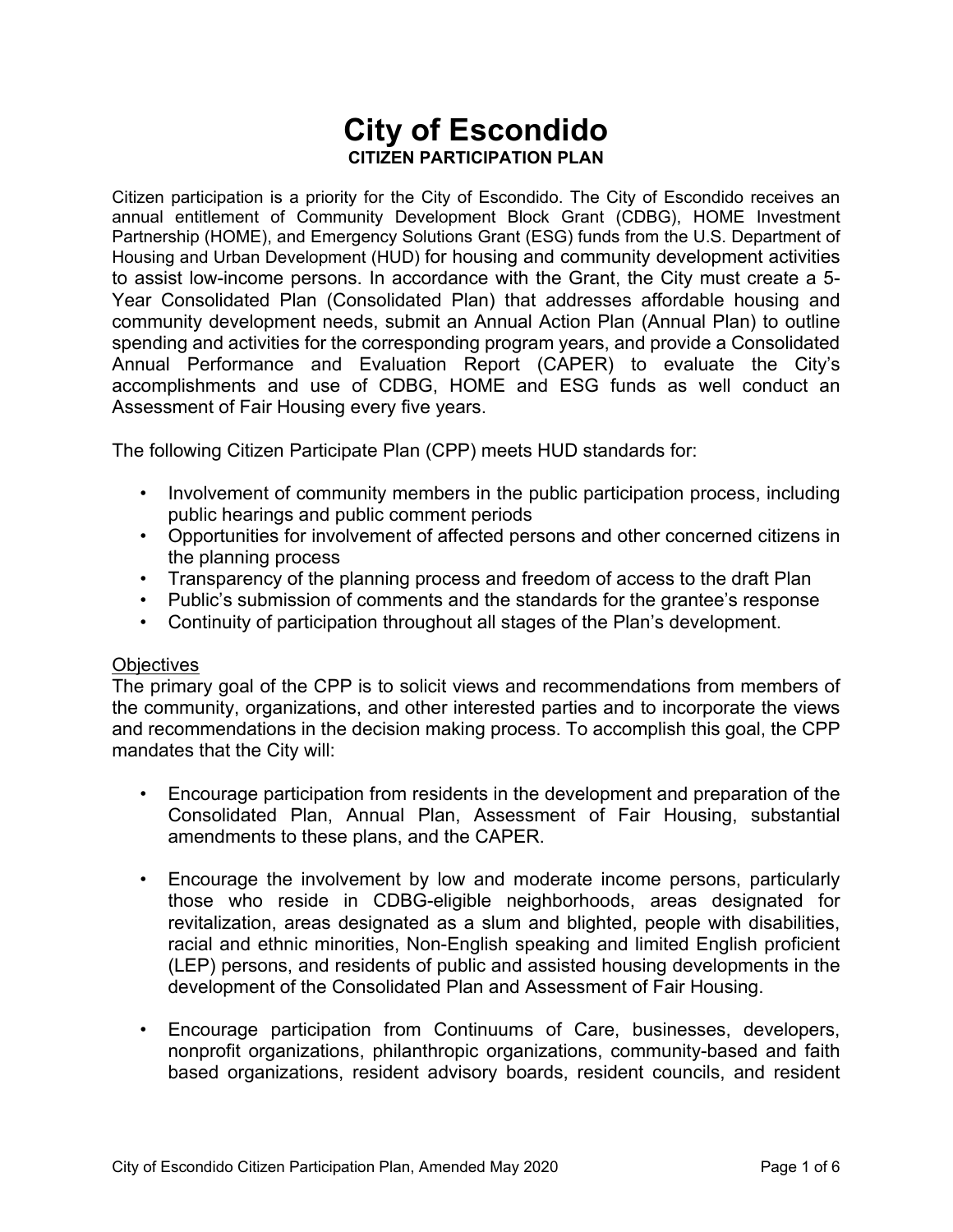management corporations during the development and implementation of the Consolidated Plan and Assessment of Fair Housing.

- Provide residents reasonable and timely access to information, meetings, and records.
- Provide residents the opportunity to review, offer input and feedback regarding the use of CDBG, HOME, and ESG funds and the Assessment of Fair Housing, and comment on the CAPER.
- Provide assistance for non-English-speaking and LEP persons upon advance request, provided such services are available.
- Use comprehensive techniques to encourage and measure public participation and review program performance.
- Reasonable accommodations will be provided for those with disabilities upon advance request.

### Reviews/Recommendations

Staff reviews proposals and make recommendations to the City Council concerning funding for social services, affordable housing projects, homeless initiatives, and capital improvement projects. City Council meetings are open to the public and available for viewing on the City website. City Council agendas are posted 72 hours prior to a meeting and available on the City's website and at City Hall, 201 N. Broadway.

During the Development of the Consolidated Plan, Annual Plans, and Assessments of Fair Housing:

- The City will make a concerted effort to notify residents, social service providers, business groups, nonprofit organizations, community and faith-based organizations, community boards and other interested parties of the development of the Consolidated/Annual Plans, and Assessment of Fair Housing through mailings, including electronic mail, online postings, and newspaper notices.
- The City will issue a Notice of Funding Availability/Request for Proposals inviting proposals for CDBG, HOME and ESG activities. Upon request, the City will provide technical assistance to groups representing low-moderate income persons to develop proposals for eligible activities and comment on the Assessment of Fair Housing.
- The City will make available any HUD-provided data and other supplemental information the grantee plans to incorporate into its Assessment of Fair Housing at the start of the public participation process (or as soon as feasible after).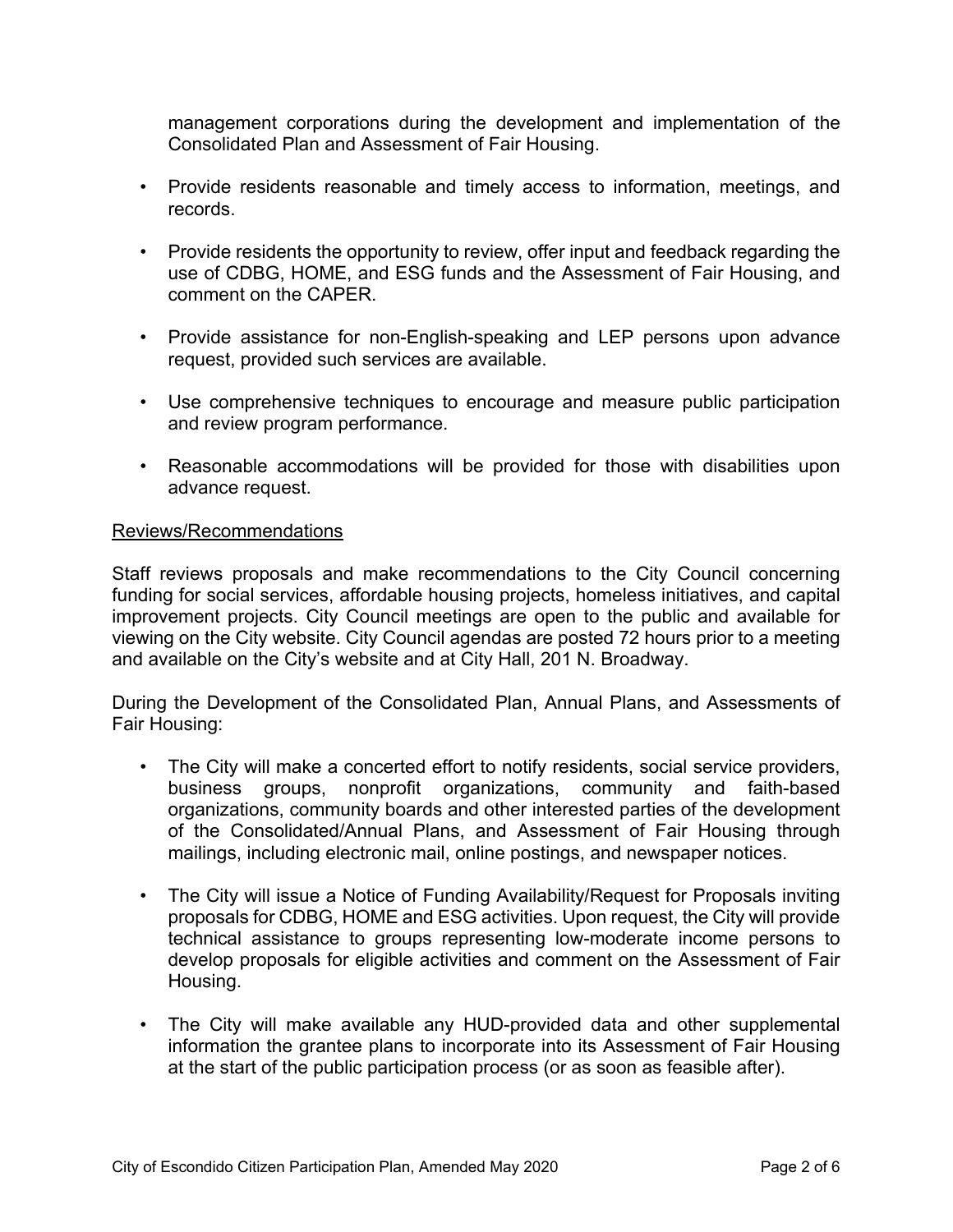- Prior to adoption of the Plan(s), the City will make available the estimated amount of CDBG, HOME, and ESG funding that it expects to receive, the activities that may be undertaken, the estimated amount of funds that will be used to benefit lowmoderate income persons, and any activities that may result in displacement.
- The City will publish a summary of the proposed Plan(s) and/or Assessment of Fair Housing in the newspaper and have it available on the City's website for a period of ten days prior to a public meeting. The summary will describe the contents and purpose of the Plan(s) and/or Assessment of Fair Housing and include a list of the locations where they may be examined. The Plan(s) and/or Assessment of Fair Housing will be available for review at Escondido City Hall, on the City's website, and at the Escondido Public Library. The City will provide a reasonable number of free copies to citizens and groups upon request.

# Public Hearings

- The City will conduct at least two public hearings each year to obtain residents' views regarding housing and community development needs, proposed allocation of CDBG and ESG funds, strategies and actions taken to affirmatively further fair housing, and approve program/funding activities. The City will conduct at least one public hearing each year regarding the proposed allocation of HOME funds. HOME funds will be conditionally committed to an affordable housing development only after a public hearing to discuss the project.
- The City will conduct at least one public hearing during the development of the Assessment of Fair Housing prior to publishing the Assessment of Fair Housing for public comment. The public hearing must be held prior to formulating the Consolidated Plan.
- The City will conduct at least one public hearing during the development of the Consolidated Plan prior to publishing the Consolidated Plan for public comment.
- The City will receive and consider comments concerning the Plan(s) and/or Assessment of Fair Housing for period of not less than 30 days. All comments received, in writing or orally at a public meeting, will be considered in preparing the final Plan(s) and/or Assessment of Fair Housing. A summary of the comments or views, including those not accepted and the reasons, shall be attached to the final Plan(s) and/or Assessment of Fair Housing
- Public notices, excluding the CAPER, will be published at least ten days prior to a hearing. Notices will include the date, time, location, and summary of the proposed action to help facilitate informed comments. Notices will be published in the newspaper and announced on the City's website.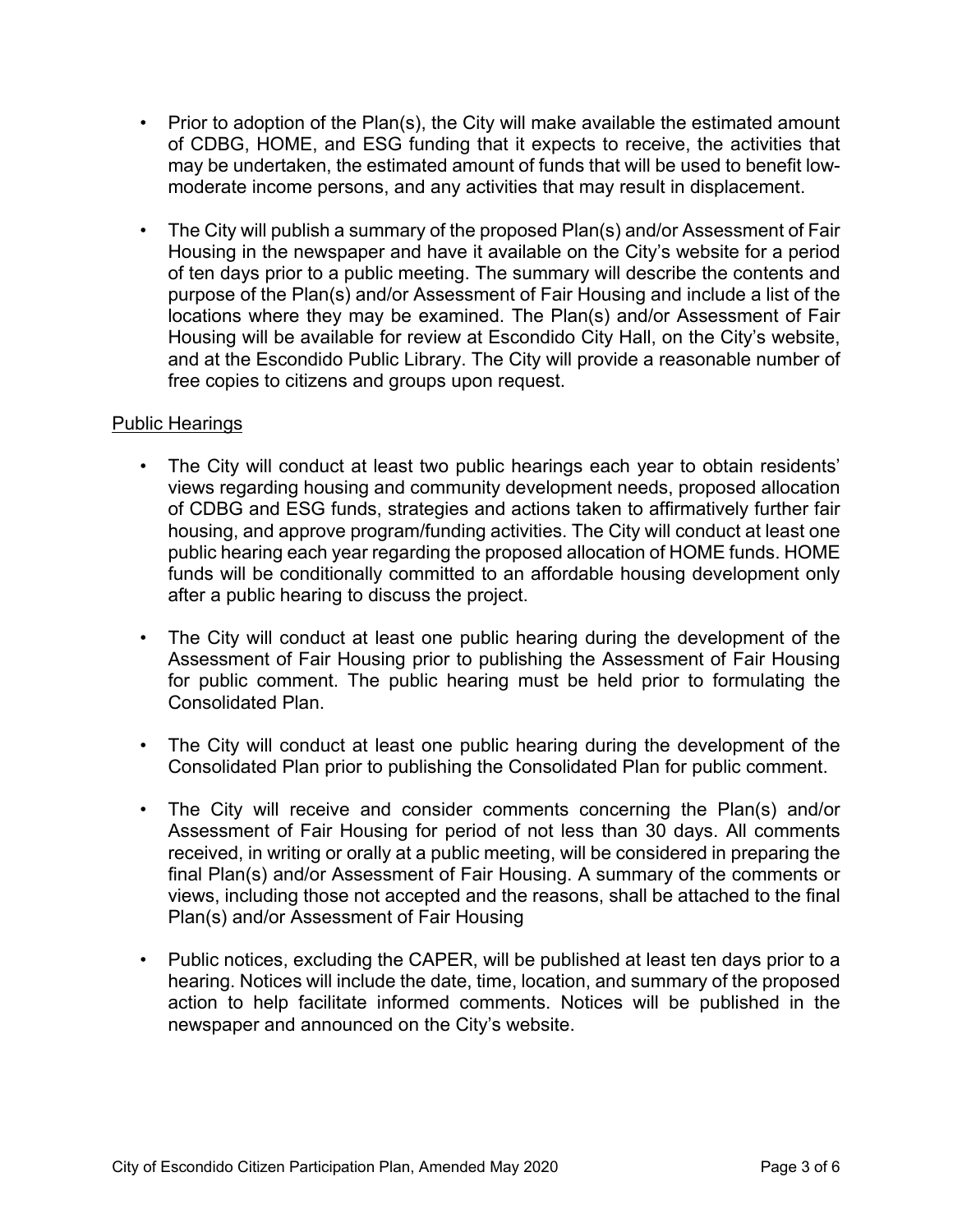# Amendments to the Consolidated Plan, Annual Plans, and Assessments of Fair Housing

The City will amend its approved Plan(s) whenever it makes one of the following decisions:

- To carry out an activity not previously described in the Annual Plan using funds covered by the Consolidated Plan, including program income.
- To substantially amend the purpose, scope, location, or beneficiaries of an activity.
- To substantially amend the allocation priorities or the method of distributing funds.

A substantial amendment is defined as the following:

- An addition, modification, or elimination of a Consolidated Plan goal;
- An addition of a new activity not previously identified in the Annual Plan; or
- A change that affects the funding level of more than \$25,000 for projects budgeted at \$100,000 or less, or greater than 25 percent of projects budgeted at more than \$100,000

Substantial amendments must be authorized by the City Council and will be available on the City's website and through public notices in the newspaper. Minor changes and/or corrections may be made, so long as the changes do not constitute a substantial amendment. Minor changes, including but not limited to modifications of goal outcome indicators, shall not be considered a substantial amendment and do not require public review or a public hearing.

- The City will receive and consider comments concerning substantial amendments and/or Assessment of Fair Housing revisions for period of not less than 30 days. All comments received, in writing or orally at a public meeting, will be considered in preparing the final Plan(s) and/or Assessment of Fair Housing H. A summary of the comments or views, including those not accepted and the reasons, shall be attached to the final Plan(s) and/or Assessment of Fair Housing.
- Public notices will be published at least ten days prior to the hearing. Notices will include the date, time, location, and summary of the proposed action to help facilitate informed comments.

#### Consolidated Annual Performance and Evaluation Reports (CAPERs)

The City will prepare an annual CAPER to evaluate the progress of the Consolidated Plan and to review accomplishments for the previous program year.

• A comment period of not less than 15-days will be provided. All comments received, in writing or orally, will be included in the final submission to HUD.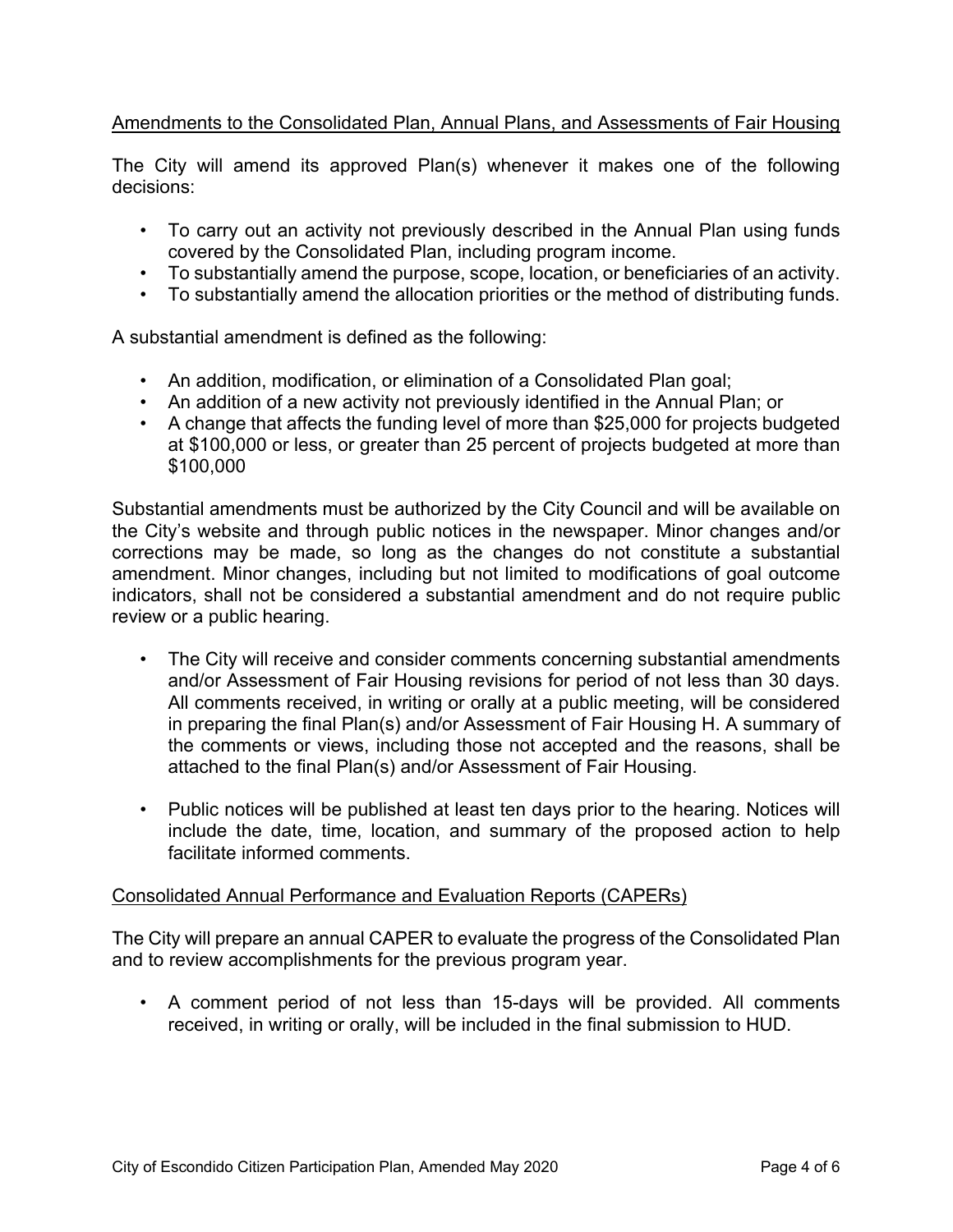## Access to Information and Records

- Any citizen, organization, or other interested party may submit written requests for information regarding the Consolidated Plan, Annual Plans, Assessment of Fair Housing, and CAPER, including the City's use of funds under the CDBG, HOME, and ESG programs and the benefit to low-moderate income residents during the preceding five years.
- This Citizen Participation Plan, the Consolidated Plan, the current Annual Plan, the current Assessment of Fair Housing, the current CAPER, and any substantial amendments to these plans will be available for public review at City Hall, 201 N. Broadway and on the City's website.

### Comment and Complaint Process

The City will consider any comments from citizens received in writing or orally at public hearings in preparing this Citizen Participation Plan, the Consolidated Plan, Annual Plans, CAPERs, Assessment of Fair Housing, and/or substantial amendments to these plans. A summary of all comments will be attached and submitted to HUD.

The City will respond to written complaints received relating to the Consolidated Plan, Annual Plans, Assessment of Fair Housing, CAPERs, and/or substantial amendments. Written complaints must describe the objection and provide contact information of the complainant. The City will respond to complaints within 15 working days of receiving the written complaint, acknowledging the letter and identifying a plan of action, if necessary.